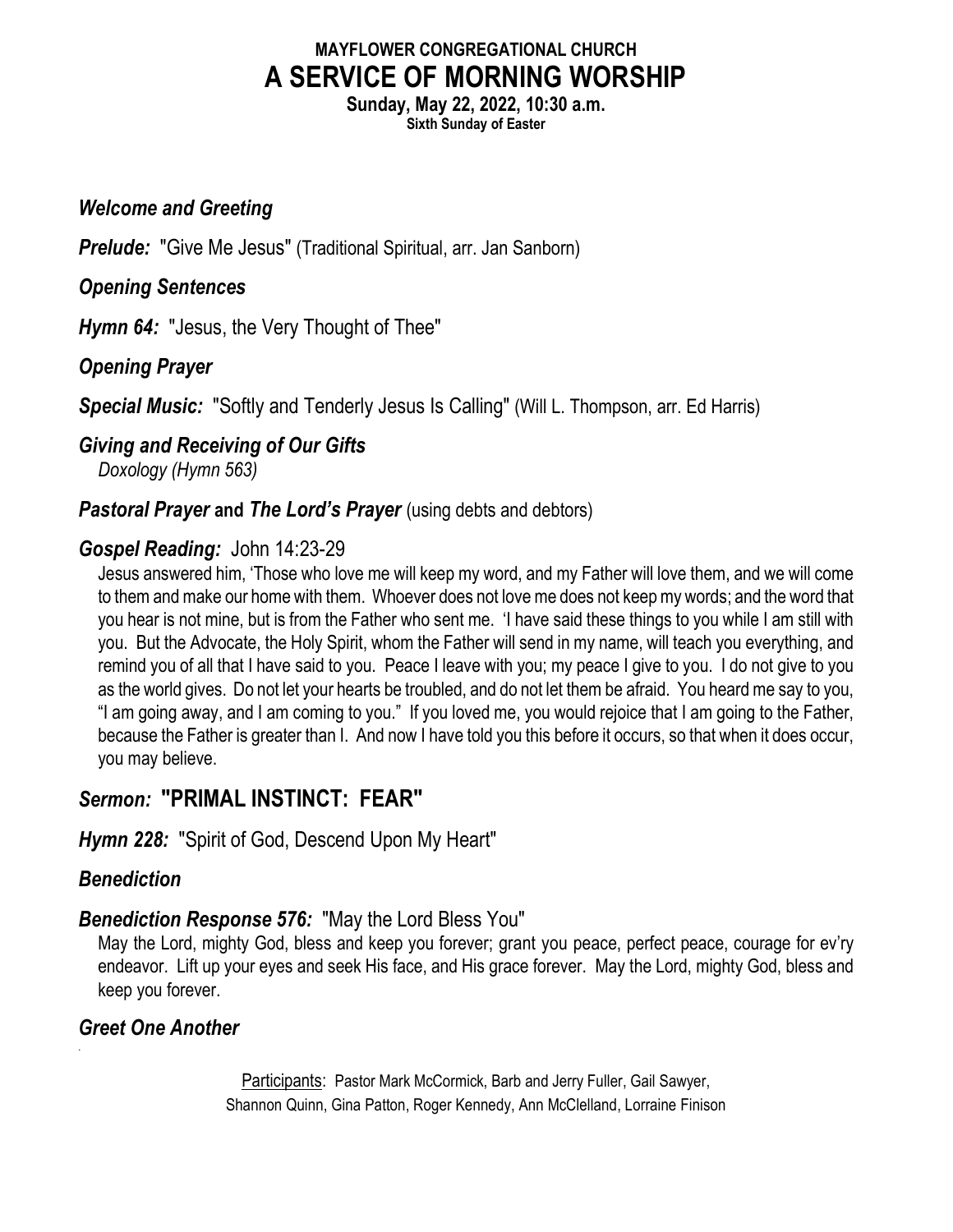**Jesus, the Very Thought of Thee** 

John B. Dykes, 1823-1876



**Praise to Jesus Christ** 

**THE SON**